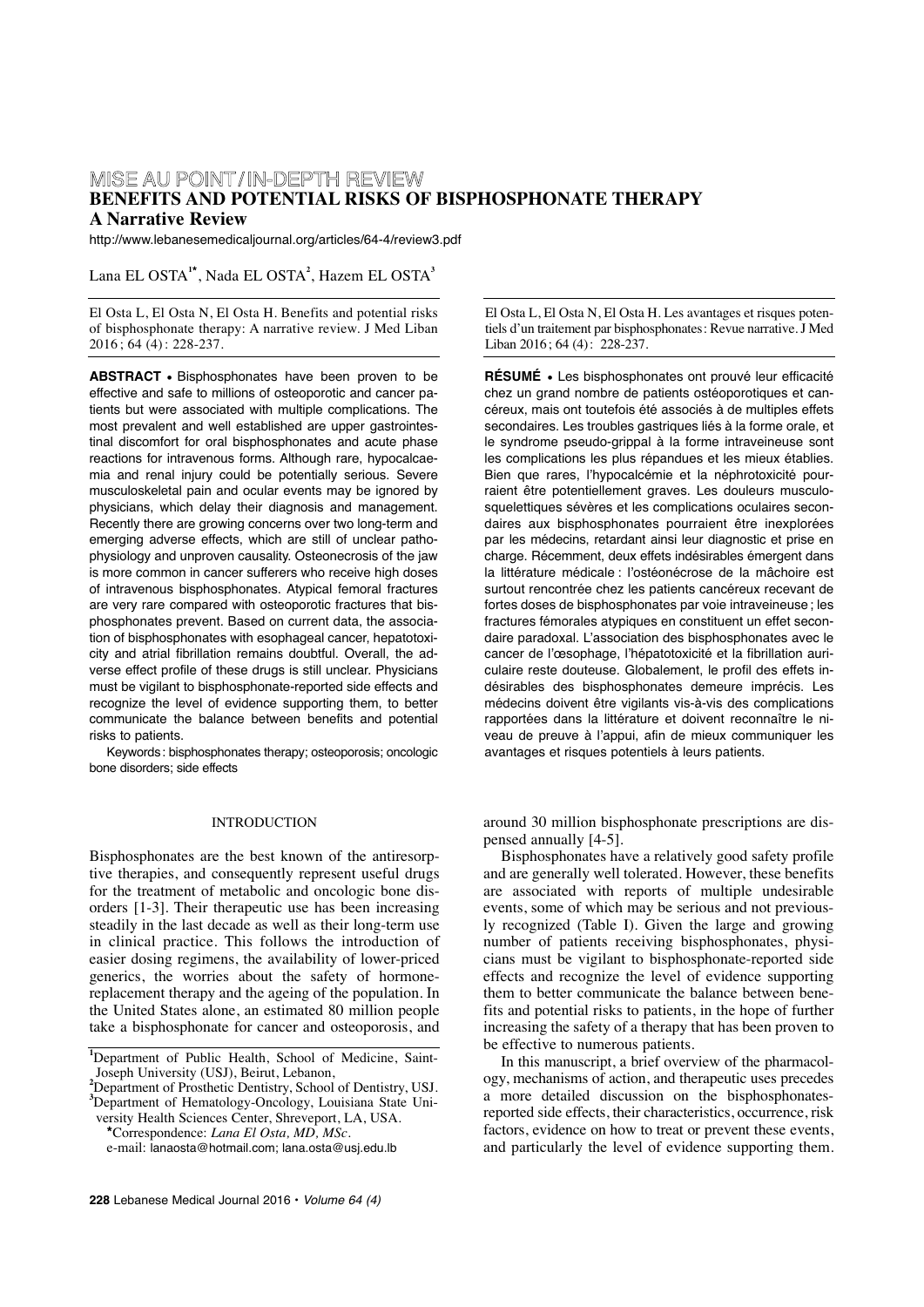The long-term use of bisphosphonate in osteoporosis and the need for drug holidays are also reviewed.

#### DATA SOURCES AND ARTICLES SEARCH

Medline database was searched through PubMed up to September 2014 for relevant articles using the following *keywords*: bisphosphonate therapy • oral bisphosphonates • intravenous bisphosphonates, in combination with indications including • osteoporosis • bone malignancies • bone metastasis • multiple myeloma, as well as side effects including • adverse events • complications • safety • acute-phase reactions • gastrointestinal intolerance • atypical fractures • osteonecrosis • nephrotoxicity • ocular inflammation • musculoskeletal pain • hypocalcaemia • atrial fibrillation • esophageal cancer.

References of the retrieved articles were also checked for additional references. We only considered Englishlanguage and French-language articles.

## PHARMACOLOGY AND MECHANISMS OF ACTION

Bisphosphonates are powerful inhibitors of osteoclastic activity, with low intestinal absorption and high affinity for hydroxyapatite crystals. Bisphosphonates that are not taken up by the bones are excreted through the kidneys without metabolic alteration. Their biological half-life exceeds 10 years, and prolonged use can result in a substantial accumulation in the skeleton [6]. They are available as oral and intravenous formulations.

Bisphosphonates are not all the same. The non-amino bisphosphonates (etidronate, clodronate, tiludronate) promote the intracellular conversion of adenosine triphosphate to cytotoxic analogues, which lead to the immediate death of osteoclasts. The amino-bisphosphonates (pamidronate, alendronate, risedronate, ibandronate, zoledronate) cause osteoclasts apoptosis by inhibiting the farnesyl pyrophosphate synthase, a key enzyme of the mevalonate pathway of cholesterol synthesis, causing a breakdown of the osteoclast cytoskeleton and proliferation . The addition of nitrogen increases the potency of the drug [7-9].

Bisphosphonates have also anti-inflammatory, antiangiogenic and anti-tumor effects, including induction of tumor cell apoptosis, inhibition of tumor cell adhesion to the extracellular matrix, and inhibition of tumor invasion [10].

#### THERAPEUTIC USES AND BENEFITS

#### **Osteoporosis**

Millions of patients are taking medications for postmenopausal osteoporosis, which represents actually a major health care issue. The most frequently prescribed drugs remain the bisphosphonates [4, 11-12].

Bisphosphonates currently approved by the FDA for the treatment and/or prevention of postmenopausal osteoporosis are: oral nitrogen-containing bisphosphonates (alendronate, risedronate and ibandronate) and low dose intravenous ibandronate and zoledronate. All except ibandronate are approved in both men and women [13]. Several studies have documented their efficacy in bone loss prevention and fractures reduction: In the United States, hip fracture rates have declined by 30% coincident with bisphosphonate use [14]. These drugs are also highly effective and commonly used in the treatment of

| <b>TABLE I</b>                                                                                | REPORTED SIDE EFFECTS RELATED TO BISPHOSPHONATES USAGE AND THEIR MAGNITUDE                                                                                                                                                                                                                                                                                                       |
|-----------------------------------------------------------------------------------------------|----------------------------------------------------------------------------------------------------------------------------------------------------------------------------------------------------------------------------------------------------------------------------------------------------------------------------------------------------------------------------------|
| <b>ADVERSE EVENTS</b><br><b>Common</b>                                                        | <b>MAGNITUDE OF EFFECTS</b>                                                                                                                                                                                                                                                                                                                                                      |
| Upper gastrointestinal intolerance<br>Acute phase reactions<br>Rare                           | 72-956 events per 1,000 persons for mild upper gastrointestinal side effects [11]<br>13.6 per 1,000 person-years for upper gastrointestinal bleeding [27]<br>42.4% with zoledronate versus 11.7% for placebo [29]                                                                                                                                                                |
| Severe musculoskeletal pain<br>Ocular inflammation<br>Hypocalcaemia<br><b>Renal toxicity</b>  | 2% to 5% of osteoporotic patients taking an oral bisphosphonate once a week [32]<br>44-45 per 1,000 patient-years [36]<br>5-118 events per 1,000 persons with zoledronate (85% of patients did not require<br>supplemental calcium) [11]<br>Oncology: 9.3% with zoledronate versus 8.1% for pamidronate [43]<br>Osteoporosis: 1.8% with zoledronate versus 0.8% for placebo [44] |
| <b>Emerging</b><br>Atypical femoral fractures<br>Osteonecrosis of the jaw<br><b>Uncertain</b> | 2.3 per 10,000 patient-years [12, 50]<br>Oncology: 1-12% at 36 months of exposure [55]<br>Osteoporosis: 1 case per 100,000 person-years [55]                                                                                                                                                                                                                                     |
| Esophageal cancer<br>Hepatotoxicity<br>Atrial fibrillation                                    | $<$ 1/1,00,0000 patient-years of exposure [59]<br>Few cases have been reported in the literature [60]<br>< 1/1,000,000 patient-years with risedronate [59]                                                                                                                                                                                                                       |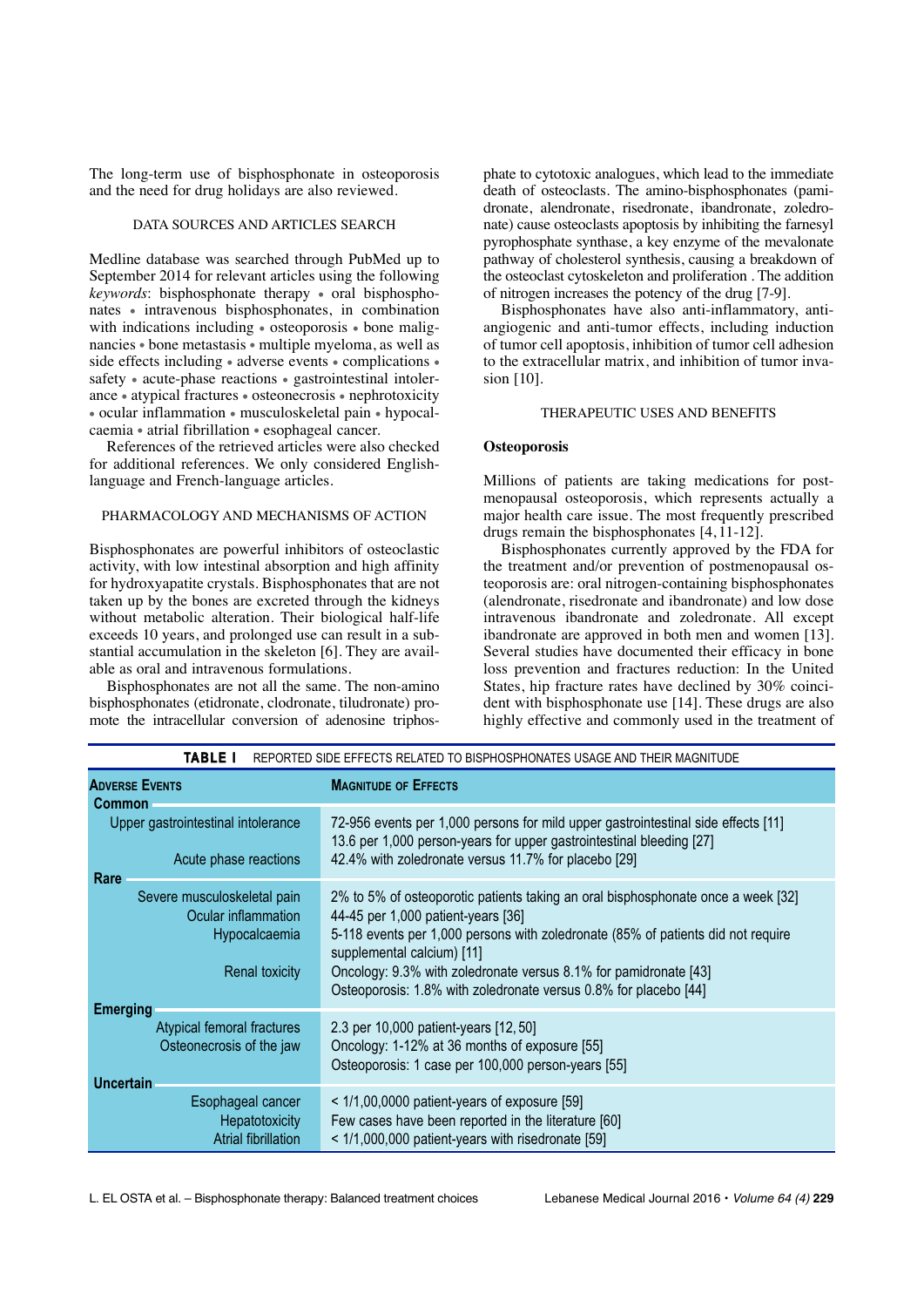osteoporosis induced by hormonal therapy in cancer (androgen deprivation for prostate cancer and aromatase inhibitors for breast cancer) [15-16].

# **Fracture risk reduction with long-term bisphosphonate treatment for osteoporosis**

Bisphosphonates have been studied in clinical trials of at least three years in duration with fractures assessed as the primary end point. The registration trials of alendronate, risedronate and zoledronate were subsequently extended for up to 10 years to investigate the long-term efficacy and safety of these drugs.

The Fracture Intervention Trial Long-term EXtension (FLEX) [17] compared the effect of 10 years of continuous alendronate treatment with cessation of therapy after five years of initial treatment, among postmenopausal women with osteoporosis. Those who continued alendronate for 10 years had fewer clinical vertebral fractures (2.4% vs. 5.3%; relative risk, 0.45; 95% Confidence Interval (CI), 0.24-0.85). However, there was no difference in rate of morphometric (also called asymptomatic or radiographic) fractures.

The first extension study of the 3-year Vertebral Efficacy with Risedronate Therapy – MultiNational (VERT-MN) trial [18] found a significantly lower risk of morphometric vertebral fracture among postmenopausal women who received risedronate therapy for two additional years (relative risk reduction, 59%; 95% CI, 19%-79%).

In the Health Outcomes and Reduced Incidence with Zoledronic acid ONce yearly – Pivotal Fracture Trial (HORIZON-PFT) extension [19], postmenopausal women with osteoporosis who received zoledronate for three years were randomized to three additional years of zoledronate or placebo. Morphometric vertebral fracture rates were lower among those who continued versus those who stopped zoledronic acid after three years (3.0% vs. 6.2%; odds ratio, 0.51; 95% CI, 0.26-0.95).

Moreover, there is strong evidence supporting vertebral fractures reduction efficacy in osteoporotic women for alendronate, ibandronate, risedronate and zoledronic acid. However, there is less evidence supporting nonvertebral fracture reduction efficacy for ibandronate than for the other bisphosphonates [11].

#### **Malignancy**

Bisphosphonates are beneficial for malignancy-related bone disorders including multiple myeloma, bone metastases and hypercalcaemia of malignancy. They involve higher doses and frequency of drug administration, and are mainly administered intravenously. The two intravenous bisphosphonates approved by the FDA are zoledronate and pamidronate. Ibandronate is approved in Europe for cancer indications [20]. Clodronate may also be used in patients with oncologic bone disorders [21-22].

The use of bisphosphonates in oncology is palliative, because they have not been reliably shown to improve survival or prevent bone metastases. Cancer patients can benefit greatly from their therapeutic effect by controlling bone pain and reducing the incidence of other skeletal complications as pathologic fractures, spinal cord compression, hypercalcaemia of malignancy, and the need for subsequent radiation therapy or surgery to bone [23-24]. Moreover there is an emerging evidence for direct and indirect anti-tumor activity of bisphosphonates, and potential synergy with anti-cancer drugs [10, 25].

## ADVERSE EVENTS OF BISPHOSPHONATE THERAPY

The adverse effects profile varies greatly between bisphosphonates. It depends on a number of factors, such as the pharmacologic properties of the drug, its indication, its dose, as well as its route, frequency and length of administration.

## **Gastrointestinal adverse events**

Upper gastrointestinal (GI) toxicities (nausea, vomiting, epigastric pain, dyspepsia, esophagitis) are seen with oral amino-bisphosphonates and are generally mild. They are due to mucosal irritation of the upper GI tract. Randomized controlled trials (RCTs) suggest little or no increase in GI side effects if patients adhere to the dosing instructions. They propose that many of these complications may reflect a high background incidence of upper GI complaints and an increased sensitivity to detection rather than a causal relationship to therapy [26]. A recent systematic review [11] showed an increased risk for mild upper GI side effects with use of alendronate (OR, 1.07; 95% CI, 1.01-1.14).

Esophageal erosions and ulcerations, and upper GI bleeding are extremely rare life-threatening complications. A population-based nested cohort study performed in Canada exposed an incidence rate of 13.6 per 1,000 person-years for upper GI bleeding within 120 days of incident bisphosphonate prescription. This incidence was much higher in patients > 80 years of age [27].

GI-related adverse events are cited as a major reason for discontinuation of bisphosphonates. However, they are rarely the cause of withdrawal in RCTs [1, 11, 17- 18].

Multiple conditions including upper GI bleeding, ulcer disease, esophageal or gastric varices, and Barett's esophagus should be considered as relative contraindications to oral bisphosphonates. Large hiatal hernia with moderate to severe gastroesophageal reflux, and esophageal emptying disorders are more complete contraindications to oral forms.

Oral non-amino bisphosphonates produce fewer upper GI problems but more diarrhea and abdominal distention compared to amino-bisphosphonates [21].

Overall, oral bisphosphonates have good GI tolerability. If the patient presents a contraindication to the oral form and/or if GI disorders persist despite the adherence to the dosing directives, administration should be switched to the intravenous route.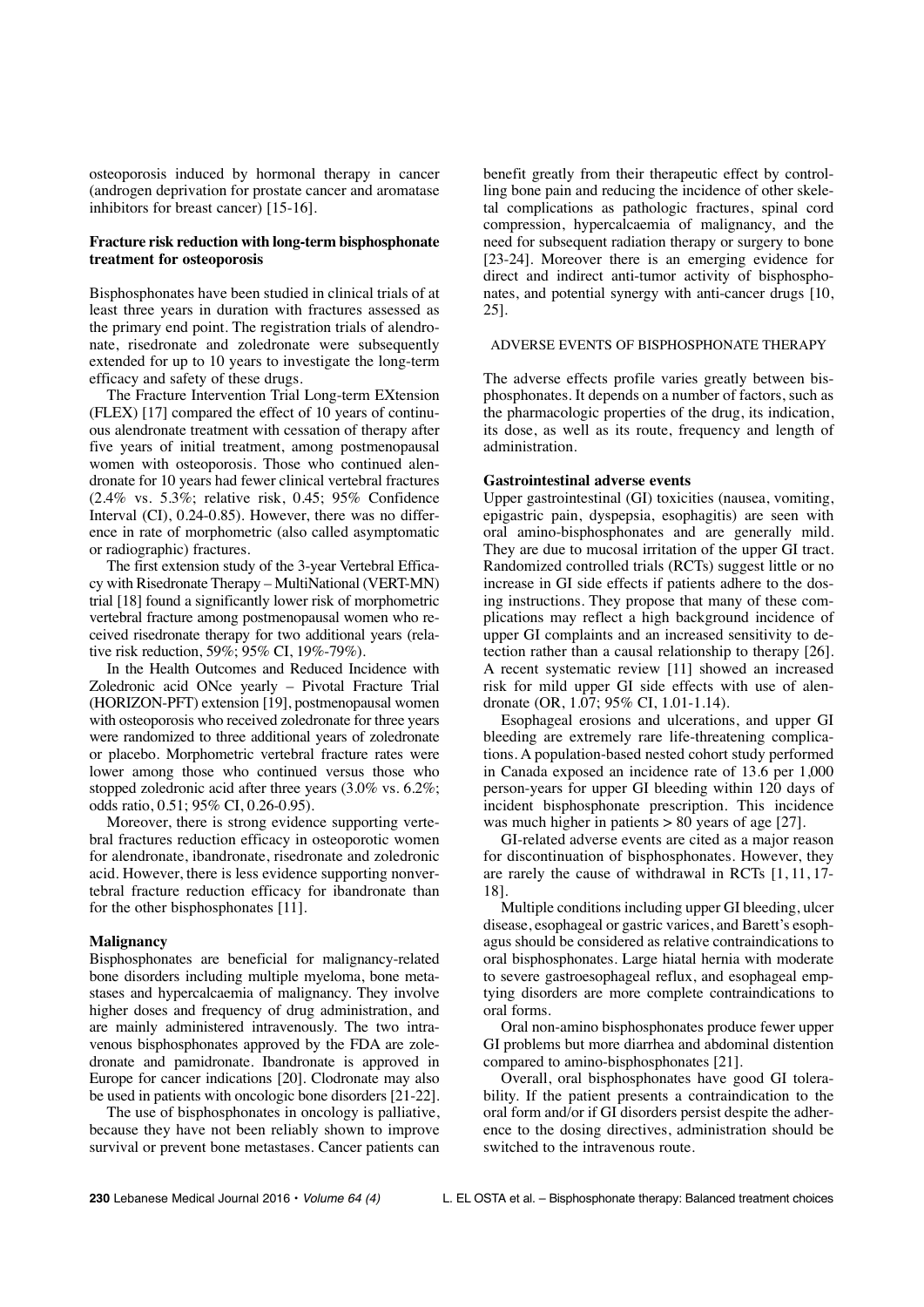#### **Acute phase reactions**

Acute phase response (APR) is the most prevalent complication of intravenous amino-bisphosphonates. It is a nonspecific physiologic reaction, described as flu-like and related to proinflammatory cytokines release: tumor necrosis factor  $\alpha$  and interleukin 6, by T cells in response to amino-bisphosphonates [28].

Approximately 40% of patients receiving intravenous bisphosphonate experience an APR which mainly occurs after the first infusion, and typically lasts 2 to 3 days. Reid *et al.* [29] analyzed the adverse events occurring within three days of zoledronic acid infusion from the HORIZON-PFT. The treatment was associated with more than 30 adverse events that were regarded collectively as constituting an APR. They were grouped into five symptom clusters: fever, musculoskeletal, gastrointestinal, eye, and general. A composite of these symptoms called APR occurred in 42.4% of the zoledronic acid group and 11.7% of placebo. However, fever, musculoskeletal, gastrointestinal, eye, and general symptoms occurred in 20.3%, 19.9%, 7.8%, 0.6%, and 21.9% of zoledronic acid-treated subjects, respectively.

APR may rarely occur after the initial exposure to once-weekly or once-monthly oral amino-bisphosphonates [30], and has not been reported with the non-amino bisphosphonates.

Symptoms are usually self-limiting and symptomatic treatment with analgesics and antipyretics is often helpful [28]. However, they can be very distressing, thus causing treatment withdrawal.

# **Severe musculoskeletal pain**

After receiving reports of severe musculoskeletal pain in patients treated by bisphosphonates, the FDA issued in January 2008 a warning emphasizing the possibility of severe and sometimes debilitating bone, joint and/or muscle pain that may occur within days, months or years after bisphosphonate initiation [31]. In contrast to the APR, this complication is rare. It affects between 2% and 5% of patients, especially those taking an oral bisphosphonate once a week [32]. Its exact incidence, risk factors and pathological credibility are still undetermined [33-34].

In case of severe musculoskeletal pain, healthcare professionals should consider temporary or permanent discontinuation of the treatment rather than escalation of analgesic therapy [34].

## **Ocular events**

Although rare, ocular inflammatory reactions may occur with all types of bisphosphonates. The most common presentation is conjunctivitis, which usually is self-limiting. Uveitis, scleritis, keratitis and global orbital inflammation, quite rare, are associated with major morbidity and require drug discontinuation [35]. More than one ocular side effect can happen simultaneously. Presentation could be unilateral or bilateral. Symptoms often occur after an APR, and thus, may represent a localized manifestation of a systemic adverse reaction to the drug. They can also happen weeks, months, or even years after bisphosphonate initiation, and tended to appear earlier with intravenous formulations. The exact mechanism and incidence of this complication are not yet recognized. However, a large population-based cohort study performed by Pazianas *et al.* [36] showed that the eye steroid treatment rates in the first year of osteoporosis treatment were 44 (95% CI, 42-46) per 1,000 patientyears for alendronate and 45 (95% CI, 35-57) per 1,000 patient-years for risedronate. The incidence of hospitaltreated uveitis was low, occurring in 0.7 (95% CI, 0.5- 1.0) cases per 1,000 patient-years for alendronate or risedronate. Patients with a rheumatic or pulmonary disease were also at increased risk.

Early reporting of any signs of eye inflammation is advised to prevent further complications. In serious ocular conditions, urgent ophthalmologic referral is required. Physicians must use bisphosphonates with caution in patients suffering from rheumatic or pulmonary diseases [35-36].

# SERIOUS ADVERSE EVENTS OF BISPHOSPHONATE THERAPY

## **Hypocalcaemia**

Bisphosphonates can cause electrolyte imbalances, hypocalcaemia being by far the best recognized abnormality. Because of the low intestinal absorption of oral bisphosphonates, hypocalcaemia occurs most often after intravenous infusion: zoledronic acid was shown to be associated with an increased risk of hypocalcaemia (OR, 7.22; 95% CI, 1.81-42.70), however, 85% of patients did not require supplemental calcium [11]. While mild biochemical hypocalcaemia is common, several cases of symptomatic hypocalcaemia following intravenous and oral treatment were reported. It may lead to serious concerns among susceptible patients: seizure was described among patients with brain metastases and mild hypocalcaemia. Its onset varies from a few days to several months after treatment initiation [37].

Hypocalcaemia occurs mainly in patients with preexisting hypoparathyroidism, impaired renal function, vitamin D deficiency, limited calcium intake, and hypomagnesaemia. These patient-related risk factors impair the normal compensatory mechanism of parathyroid hormone in response to the serum calcium decline after bisphosphonate therapy [38]. Disease-related risk factors such as massive bone metastases may predispose patients to hypocalcaemia due to intense calcium uptake into bone [39]. Bisphosphonate-related factors including intravenous route, potency, high-dose and short treatment interval also increase the risk of hypocalcaemia.

Before initiating bisphosphonate therapy, precipitating factors should be treated; calcium intake and vitamin D status optimized [20, 37]; recommended dosage and treatment interval respected.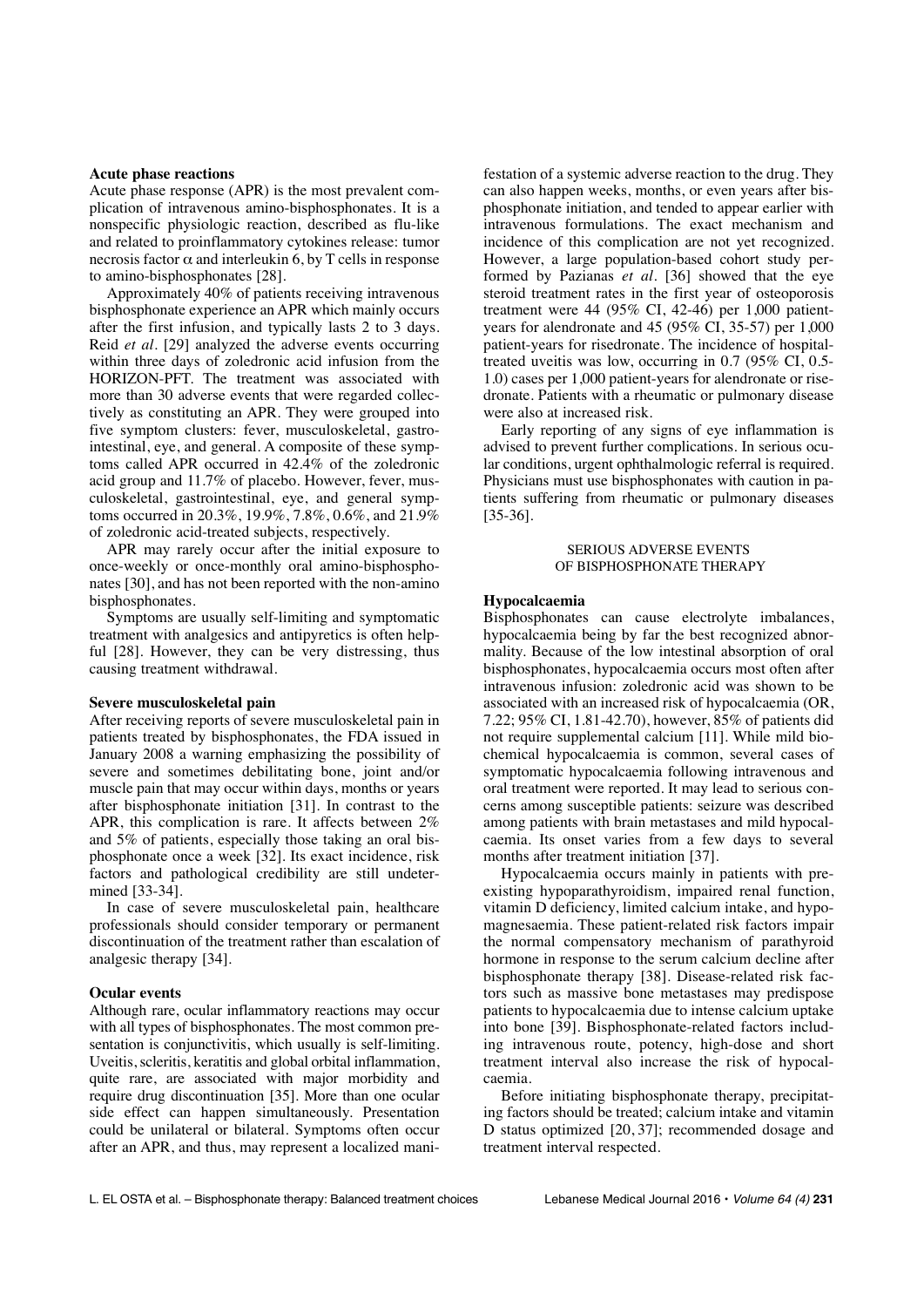# **Renal toxicity**

With the use of intravenous non-amino bisphosphonates for the treatment of malignant hypercalcaemia, the first cases of renal failure emerged in the literature [40]. Subsequently, several cases were reported with pamidronate and zoledronate used to treat malignancy-related bone diseases. Retrospective studies revealed that the risk of nephrotoxicity might be higher with zoledronic acid than with pamidronate. In contrast, results from clinical trials indicated that intravenous ibandronate has a safety renal profile, even in patients with abnormal baseline kidney function and is not affected by the use of shorter infusion times or higher doses. Patterns of nephrotoxicity include toxic acute tubular necrosis with zoledronate, and focal segmental glomerulosclerosis with pamidronate [41-42].

The renal deterioration in cancer patients is probably precipitated by various risk factors including advanced age, progressive cancer, multiple myeloma, chemotherapy, concomitant nephrotoxic medications, previous treatments with bisphosphonates, severe dehydration, hypercalcaemia, hypertension, diabetes mellitus, or baseline renal impairment. Higher doses of bisphosphonates, shorter infusion durations and dose intervals lower than recommended are also important determinants of nephrotoxicity. The total dose administered during a long-term treatment could play a role because of its possible cumulative effect [41]. Intrarenal accumulation of bisphosphonates may contribute to the renal injury, although, the exact mechanism remains undetermined.

In a phase III trial comparing zoledronate to pamidronate that enrolled 1648 cancer patients, two protocol adjustments were required to reduce the incidence of renal insufficiency with zoledronate to a rate similar to that seen with pamidronate. Initially, patients were treated with intravenous zoledronate 8 mg infused over 5 min. The first protocol modification increased the infusion time from 5 to 15 min, whereas the second reduced the dose from 8 to 4 mg. Following the two protocol adjustments, the incidence of nephrotoxicity, defined as an increase in serum creatinine of at least 0.5 mg/dl, was 9.3% with zoledronate as compared to 8.1% for pamidronate [43].

Based on the available data, severe nephrotoxicity can be largely avoided by rigorous adherence to the following recommendations: monitor the renal function (serum creatinine) prior to each infusion, increase infusion length to 30 minutes, maintain adequate hydration, and avoid hypotension and concurrent nephrotoxic agents. If the patient has a preexisting chronic kidney disease, the doses should be reduced or a switch to more renally safe bisphosphonate such as ibandronate could be discussed. If the renal function deteriorates, treatment withdrawal should be considered. Intravenous bisphosphonates are generally not recommended in patients with severe renal impairment (creatinine clearance less than 30 mL/min) [37, 44].

In postmenopausal osteoporosis, zoledronate and

pamidronate are associated with significantly less nephrotoxicity, which absolutely relates to the lower doses and longer dosing intervals. However, they should be carefully used in patients with impaired renal function. Based on the postmarketing cases of renal impairment and acute renal failure associated with zoledronic acid 5 mg received by the FDA, renal impairment section of the current label reports a transient increase in serum creatinine of at least 0.5 mg/dl occurring within 10 days of dosing in 1.8% of zoledronate-treated patients compared to 0.8% of placebo-treated patients [44].

To date, there is no evidence that therapeutic doses of oral bisphosphonates have been associated with significant nephrotoxicity. As bisphosphonates are eliminated through the kidneys, and in the absence of long-term prospective data in patients with osteoporosis and severe renal insufficiency (creatinine clearance < 30 mL/min), all bisphosphonate therapies have warnings or contraindications for use in patients with severe renal impairment [12, 44].

# **Atypical femoral fractures**

Initially, bisphosphonate therapy was not considered a predisposing factor of atypical femoral fractures (AFFs), which were supposed to be an uncommon subtype of osteoporotic fracture or a manifestation of a rare metabolic bone disease, the adult hypophosphatemia, with coincident bisphosphonate use. In 2005, Odvina *et al.* suggested that prolonged bisphosphonate exposure might lead to AFFs [45]. These fractures typically happen spontaneously or after low energy trauma, are occasionally preceded by prodromal tight pain or vague discomfort, and may have delayed or absent healing [46].

The association between bisphosphonates and AFFs was not identified in clinical trials. However, newest data from retrospective studies showed that these fractures are unusual adverse drug reactions associated with bisphosphonates, longer duration of treatment further increases the risk, and bisphosphonate withdrawal after long-term use lowers the risk [14]. Girgis and colleagues identified additional risk factors: history of low energy fractures, glucocorticoid therapy of six months or more, active rheumatoid arthritis, and low vitamin D levels [47]. Multiple hypothetical mechanisms were reported: long-term treatment could oversuppress the bone turnover, leading to alterations in bone mineral and organic properties, which probably increase skeletal fragility [48].

Based on all epidemiological studies published to date, the incidence rate of AFFs seen with bisphosphonates increased during the last decade. However, the absolute incidence rate is very low. Secondary analysis of data from FIT, FLEX and HORIZON that included more than 51,000 patient-years of follow-up for up to 10 years revealed that occurrence of AFF was similar among placebo- and bisphosphonate-treated women, with estimated incidence of AFF with bisphosphonate of 2.3 per 10,000 patient-years [49]. The FDA affirmed that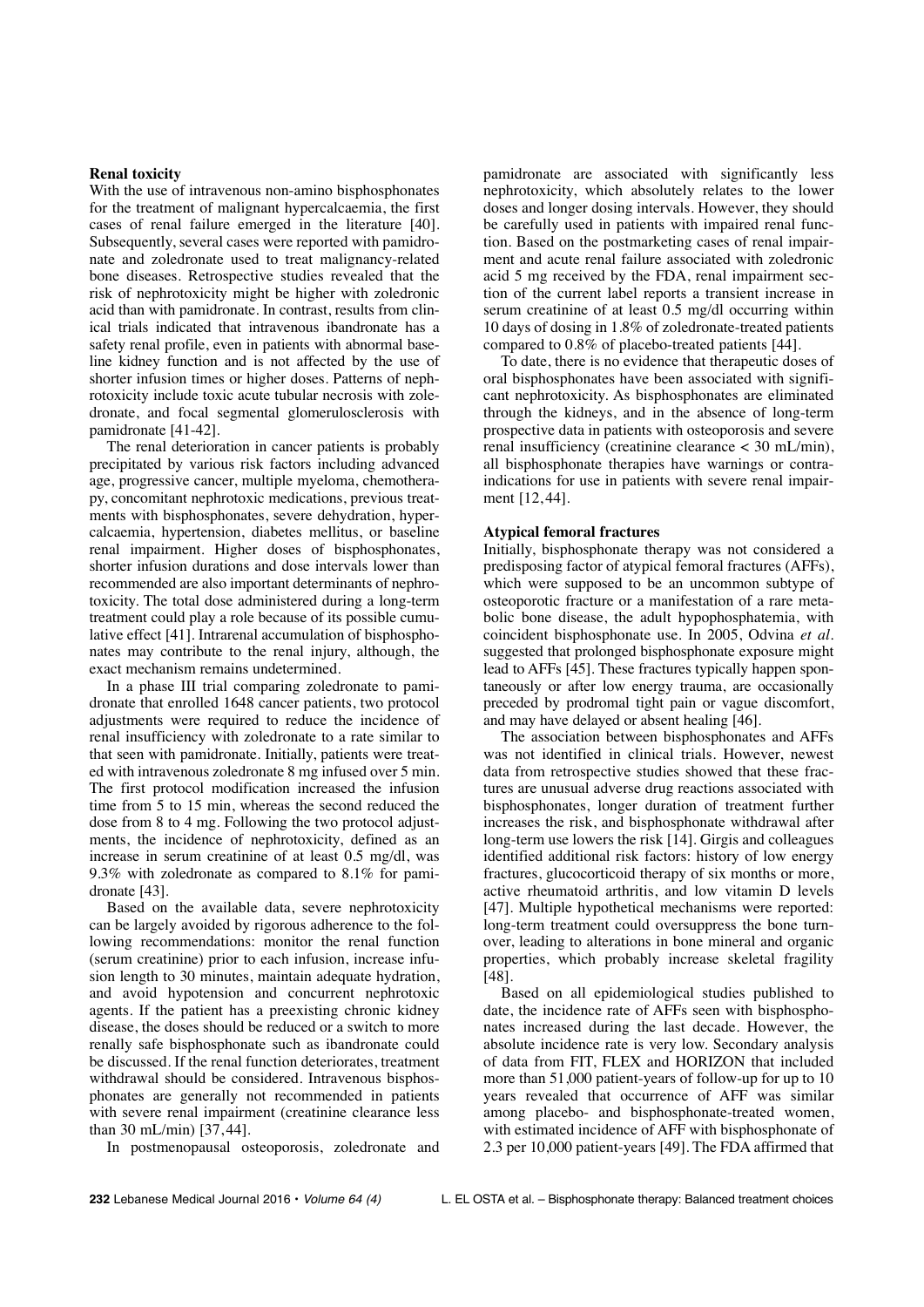these fractures are uncommon, accounting for less than one percent of the hip and femur fractures that occur in the population overall [50]. The benefit to risk ratio of bisphosphonate use remains positive despite an increased risk for these fractures.

Currently there is no consensus about management of AFFs. The FDA recommends that healthcare professionals be aware of the possibility of AFFs in patients taking bisphosphonates. The prodromal tight or groin pain should lead to radiographic examination of the femur to rule out a femoral fracture. In the event of a documented fracture, bisphosphonate treatment should be discontinued and a radiographic examination of the contralateral femur considered [14]. Experts recommend daily calcium, vitamin D supplementation, and teriparatide therapy, which enhance fracture healing. In resistant cases, surgical options should be considered [46,48]. More work is required to determine the best approach to prevent, early identify and manage these fractures.

# **Osteonecrosis of the jaw**

Bisphosphonate-induced osteonecrosis of the jaw has emerged over the last 10 years as an adverse effect of amino-bisphosphonates. It is a rare but potentially destructive complication. It adversely affects the quality of life, producing significant morbidity in affected patients, since chewing, speaking, and swallowing can be considerably and lastingly compromised [51]. It is defined as an area of exposed bone in the maxillofacial region that has not healed within eight weeks after identification in a patient who is receiving or has been exposed to a bisphosphonate without local evidence of malignancy and no prior radiotherapy to the affected region. The posterior mandible is the main affected site due to the high rate of bone remodeling [52]. A recent review of published controlled clinical trials between 2003 and 2010 shows that the incidence of bisphosphonate-induced osteonecrosis of the jaw is strongly dependent on the medication forms. It is estimated to be 0.12% with the oral route overall, and 7% with the intravenous forms overall. However, the exact incidence remains unknown because of the weakness of study designs, most of them being retrospective and using mixed samples during short follow-up [53].

Based on the biological activity of bisphosphonates, this complication could be linked to the drug-induced remodeling suppression, hypocellularity and hypovascularization of the bone, microbial infections, and cytotoxicity of the keratinocytes of the oral mucosa [54]. Numerous risk factors have been reported; the two most important are the intravenous form and dentoalveolar procedures. More than 95% of cases reported in the literature have occurred in cancer patients receiving longterm, high-dose, intravenous bisphosphonate, in whom the estimated incidence is 1-12% at 36 months of exposure. Osteonecrosis of the jaw in patients receiving lowdose bisphosphonate for osteoporosis is very rare, with estimated incidence rate of less than 1 case per 100,000 person-years. Moreover, it is less aggressive, more predictable, and more responsive to treatment [55]. Thus, the benefits of using bisphosphonate drugs in preventing fractures associated with osteoporosis by far outweigh the risk of osteonecrosis of the jaw.

The diagnosis is primarily based on the patient's history and clinical examination. There is little need for diagnostic imaging in patients with overt clinical picture. The clinical presentation may include pain, soft tissue swelling and ulceration, suppuration, paresthesia, exposed bone and teeth loosening. Periodontal disease, gingivitis, mucositis, osteomyelitis, sinusitis, periapical pathology, osteoradionecrosis, neuralgia-inducing cavitational osteonecrosis and bone tumors or metastases should be considered as differential diagnosis [52].

Because no long-term and controlled clinical trials on the management of this complication have been published, the current management has been suggested by expert medical societies. Treatment is directed toward pain control, infection management, bisphosphonates interruption and careful local debridement of necrotic bone, which are preferable to aggressive surgical procedures. Prevention is still the most effective way to limit the development of this complication, since healing is difficult to achieve. It mainly comprises removing all foci of dental infection before starting a bisphosphonate [52, 56].

Bisphosphonate-induced osteonecrosis of the jaw has not been observed with non nitrogen-containing bisphosphonates. Moreover, patients with an established osteonecrosis of the jaw may be switched to oral clodronate [52].

Overall, physicians need results from basic research and controlled clinical studies, to better understand and manage this disease.

Bisphosphonates-related complications and particularly their biological plausibility and causality link are reviewed in Table II.

### **Improbable complications**

The link between oral amino-bisphosphonates and esophageal cancer has recently received growing concern, and related studies have generated conflicting results. Accordingly, the FDA stated in July 2011: *"no conclusion can be reached as to whether long-term use of bisphosphonates is associated with esophageal cancer"* [50]. Recently, two large studies were also consistent with the FDA statement [57-58]. An analysis of over 15,000 patients identified in RCTs or postapproval surveys found rates of esophageal cancer similar to the background rates in the population, with an incidence  $\langle 1/1,000,000 \rangle$  patient-years of exposure [59]. Nevertheless, the FDA advocates physicians to educate their patients to follow the directions for taking oral bisphosphonates, as esophagitis and other potential precursors of cancer have been related, mainly in patients using the drugs incorrectly [50].

To date, few cases of hepatotoxicity induced by aminobisphosphonates have been reported.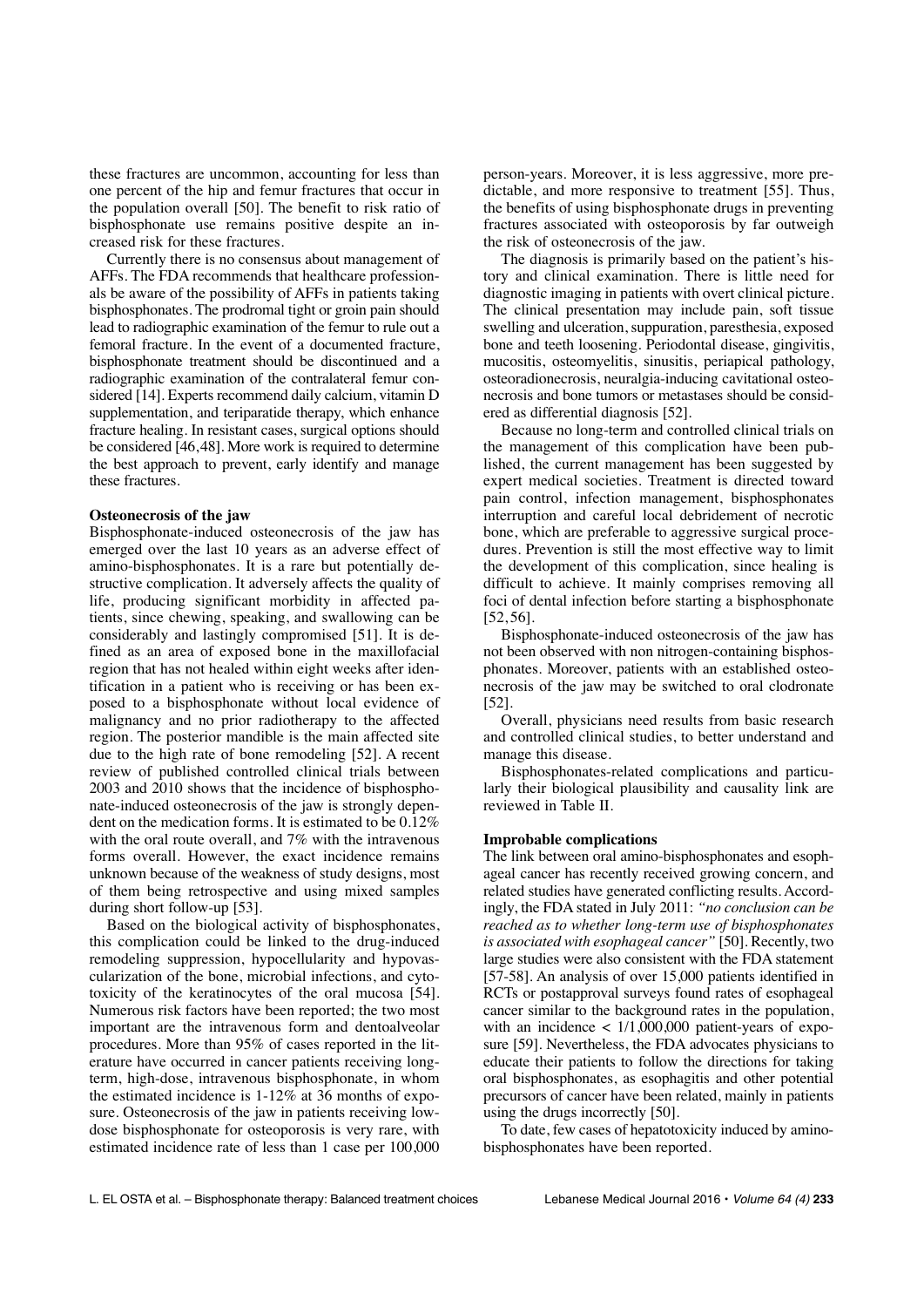|                                         | $=$<br>TABLE                                                                                                                                                              | BISPHOSPHONATES-ASSOCIATED SIDE EFFECTS AND CHARACTERISTICS |                       |                                                                                                                                                                                                                      |
|-----------------------------------------|---------------------------------------------------------------------------------------------------------------------------------------------------------------------------|-------------------------------------------------------------|-----------------------|----------------------------------------------------------------------------------------------------------------------------------------------------------------------------------------------------------------------|
| Side effects                            | Biological plausibility                                                                                                                                                   | BPs* incriminated                                           | <b>Causality link</b> | Occurrence and risk factors                                                                                                                                                                                          |
| Upper GI** intolerance                  | Mucosal irritation of the upper<br>GI tract                                                                                                                               | Oral amino-BPs                                              | Established           | High background incidence of upper gastrointestinal<br>GI tract diseases such as: esophageal emptying<br>Non adherence to the dosing instructions<br>disorders, Barrett's esophagus<br>tract complaints              |
| Acute phase reaction                    | Proinflammatory cytokines<br>released by peripheral<br>blood yo T cells                                                                                                   | IV*** amino-BPs                                             | Established           | Occurs in 40% of patients, and mainly after<br>the first infusion                                                                                                                                                    |
| Severe musculoskeletal pain             | Still undetermined                                                                                                                                                        | Oral BP <sub>S</sub>                                        | Probable              | May occurs within days, months or years after<br>initiating a BP treatment                                                                                                                                           |
| Ocular inflammation                     | Still undetermined                                                                                                                                                        | All BP <sub>s</sub>                                         | Probable              | Precipitating factors: rheumatic or pulmonary diseases,<br>Often occurs after an acute phase reaction<br>$N$ BPs                                                                                                     |
| Hypocalcaemia                           | Intense calcium uptake into bone<br>compensatory mechanism of<br>the normal<br>response to a decline in<br>parathyroid hormone in<br>the serum calcium<br>Impairment of t | $N > o$ ral BPs                                             | Established           | Disease-related risk factors such as massive bone<br>Patient-related risk factors: renal impairment,<br>BP-related factors: IV route, high-doses, etc.<br>vitamin D deficiency, limited calcium intake<br>metastases |
| Renal toxicity                          | ଟ୍ର<br>Still undetermin                                                                                                                                                   | Zoledronate and<br>pamidronate                              | Established           | Risk factors for kidney dysfunction: advanced cancer,<br>diabetes mellitus, concomitant nephrotoxic agents<br>BP-related factors: high doses and frequency, etc.                                                     |
| fragility fractures<br>Atypical femoral | Still undetermined                                                                                                                                                        | for osteoporosis<br>BPs treatment                           | Probable              | active rheumatoid arthritis and low vitamin D levels<br>glucocorticoid therapy > six months,<br>Longer BP treatment (> 5 years),<br>history of low energy fractures,<br>may increase the risk                        |
| <b>Osteonecrosis</b><br>of the jaw      | Still undetermined                                                                                                                                                        | $N >$ oral amino-BPs                                        | Probable              | Occurs more frequently in cancer patients who receive<br>high doses of IV BPs with a frequent dosing schedule,<br>Main risk factors: IV form and dentoalveolar<br>than those with osteoporosis<br>procedures         |
|                                         | *BPs: bisphosphonates                                                                                                                                                     | ** GI: gastrointestinal                                     | *** IV: intravenous   |                                                                                                                                                                                                                      |

234 Lebanese Medical Journal 2016 • Volume 64 (4) L. EL OSTA et al. – Bisphosphonate therapy: Balanced treatment choices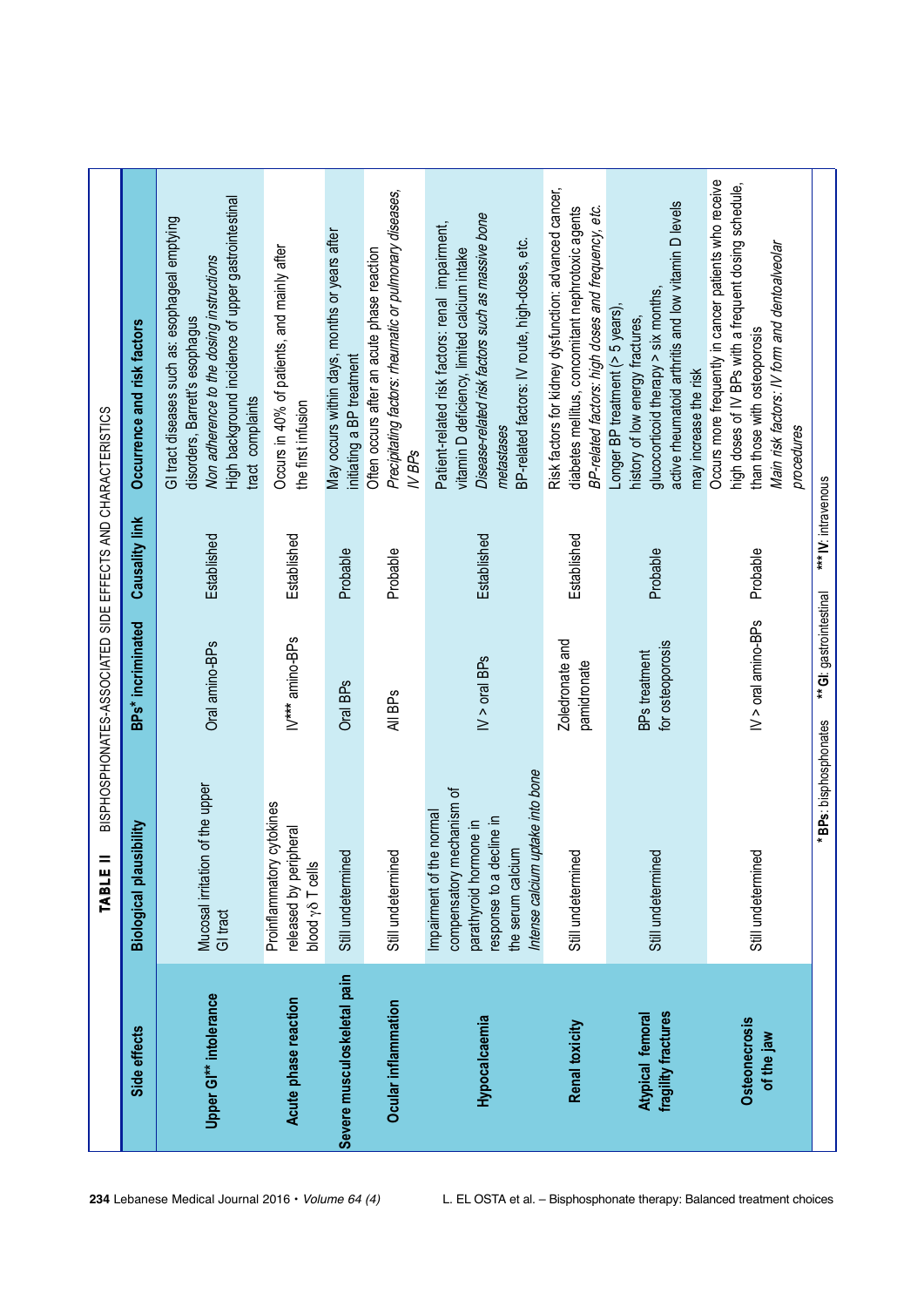The first case of severe immune-mediated druginduced liver injury linked to bisphosphonates was recently described [60]. However, the association between bisphosphonates and liver damage is not quite clear, and the mechanism uncertain. Awaiting further data, bisphosphonates should be carefully administered in patients with preexisting liver disease.

The concern about a potential relationship between bisphosphonate and atrial fibrillation was first related in 2007 in the HORIZON-PFT [61]. This randomized placebocontrolled trial showed that the zoledronate might cause a severe atrial fibrillation. However, clinical trials using bisphosphonates for oncologic bone disease failed to show this link [62]. Accordingly, in November 2008, the FDA declared that no clear association between bisphosphonates and serious or non-serious atrial fibrillation was reported, and recommended that *"healthcare professionals should not alter their prescribing patterns for bisphosphonates and the patients should not stop taking their bisphosphonate medication"* [50]. The meta-analyses performed subsequently were also consistent with the FDA's statement. However, the last one showed a significantly increased risk of serious atrial fibrillation [63]. There is no RCT evidence that risedronate and ibandronate are associated with atrial fibrillation, and postapproval surveillance indicates an incidence  $< 1/1,000,000$  patient-years with risedronate [59]. Until the link between bisphosphonates and atrial fibrillation is clearly established, it is suggested that clinicians should be vigilant in prescribing bisphosphonates for patients with a history of atrial fibrillation or a predisposition to develop atrial fibrillation.

# ADDITIONAL SAFETY ISSUE OPTIMAL DURATION OF BISPHOSPHONATE THERAPY FOR OSTEOPOROSIS AND NEED FOR DRUG HOLIDAY

Osteoporosis is a chronic and progressive disease that requires long-term treatment. The optimal duration of bisphosphonate administration is unclear once treatment extends beyond the duration of placebo-controlled trials. The drug holiday has been proposed because of concerns about increased risk of AFFs with longer duration of bisphosphonate. Moreover, long-term withdrawal extension studies of alendronate, zoledronate and risedronate [17-19, 64] provided clinical evidence that the effect of bisphosphonate therapy was maintained for an unknown length of time following discontinuation of treatment. This is consistent with the prolonged skeletal half-life of bisphosphonates [6].

Although limited data are available to guide practice, an expert panel [65] has recently suggested that bisphosphonate treatment should be continued beyond five years for high-risk patients (T score  $\leq -2.5$  at hip, previous hip or spine fracture, or ongoing glucocorticoid therapy), and that a drug holiday be considered for moderate-risk patients (T score  $> -2.5$  at hip and no previous spine or hip fracture). The duration for which drug holiday should be advised is not known, because the length of time for which patients are protected from fracture following discontinuation of bisphosphonate is still unknown. A drug holiday should probably be considered for two to three years, but terminated earlier if the patient sustains fragility fracture. One suggested approach, despite lack of supportive data, is to assess the bone mineral density and measure bone turnover markers about two years after discontinuation, to determine whether treatment should be reinitiated.

Hence, considering the risk of AFF, bisphosphonates should not be withheld from patients at high risk of osteoporotic fracture, because their anti-fracture benefits considerably outweigh their potential for harm [12]. However the safety of this therapy beyond 10 years has not been established yet.

# **CONCLUSION**

The overall safety and tolerability of bisphosphonates are good and serious adverse events are rare. However, their adverse effect profile is still not entirely stated. Practitioners' awareness of these potential adverse effects can potentially lead to prevent the occurrence of more serious complications due to an earlier detection and management. Until a causal relationship between bisphosphonates and all complications becomes well documented, and the at-risk population defined, physicians must continue to make balanced treatment choices for well-informed patients, to prevent further complications. At the same time, the major therapeutic benefits resulting from the appropriate targeted use of bisphosphonates are not lost as a result of the anxiety concerning rare adverse events such as atypical fracture and osteonecrosis of the jaw.

#### REFERENCES

- 1. Eriksen EF, Díez-Pérez A, Boonen S. Update on longterm treatment with bisphosphonates for postmenopausal osteoporosis: a systematic review. Bone 2014; 58: 126- 35.
- 2. Kanis JA, McCloskey EV, Johansson H, Cooper C, Rizzoli R, Reginster JY. European guidance for the diagnosis and management of osteoporosis in postmenopausal women. Osteoporos Int 2013; 24: 23-57.
- 3. Bouganim N, Dranitsaris G, Amir E, Clemons M. Optimising the use of bone-targeted agents in patients with metastatic cancers: a practical guide for medical oncologists. Support Care Cancer 2011; 19: 1687-96.
- 4. Whitaker M, Guo J, Kehoe T, Benson G. Bisphosphonates for osteoporosis – Where do we go from here? N Engl J Med 2012; 366: 2048-51.
- 5. Abrahamsen B. Adverse effects of bisphosphonates. Calcif Tissue Int 2010; 86: 421-35.
- 6. Khan SA, Kanis JA, Vasikaran S et al. Elimination and biochemical responses to intravenous alendronate in postmenopausal osteoporosis. J Bone Miner Res 1997; 12: 1700-7.
- 7. Roelofs AJ, Thompson K, Gordon S, Rogers MJ. Molecular mechanisms of action of bisphosphonates: current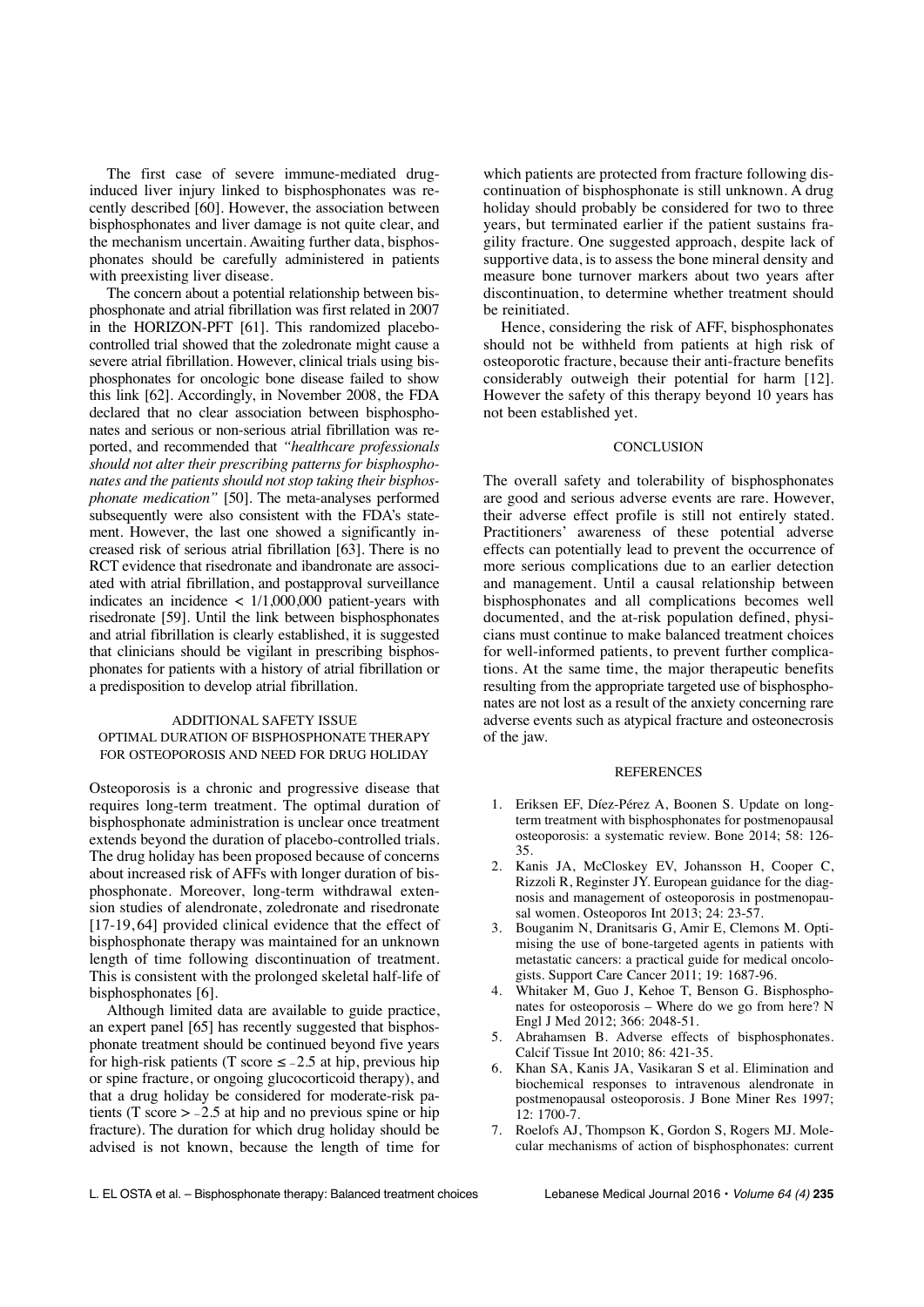status. Clin Cancer Res 2006; 12: 6222s-6230s.

- 8. Van Beek ER, Cohen LH, Leroy IM et al. Differentiating the mechanisms of antiresorptive action of nitrogen containing bisphosphonates. Bone 2003; 33: 805-11.
- 9. Russell RG. Bisphosphonates: the first 40 years. Bone 2011; 49: 2-19.
- 10. Fournier PG, Stresing V, Ebetino FH, Clezardin P. How do bisphosphonates inhibit bone metastasis in vivo? Neoplasia 2010; 12: 571-8.
- 11. Crandall CJ, Newberry SJ, Diamant A et al. Comparative effectiveness of pharmacologic treatments to prevent fractures: an updated systematic review. Ann Intern Med 2014; 161: 711-23.
- 12. Suresh E, Pazianas M, Abrahamsem B. Safety issues with bisphosphonate therapy for osteoporosis. Rheumatology (Oxford) 2014; 53: 19-31.
- 13. MacLean C, Newberry S, Maglione M et al. Systematic review: comparative effectiveness of treatments to prevent fractures in men and women with low bone density or osteoporosis. Ann Intern Med 2008; 148: 197-213.
- 14. Edwards BJ, Bunta AD, Lane J et al. Bisphosphonates and nonhealing femoral fractures: analysis of the FDA Adverse Event Reporting System (FAERS) and international safety efforts: a systematic review from the Research on Adverse Drug Events And Reports (RADAR) project. J Bone Joint Surg Am 2013; 95: 297-307.
- 15. Shahinian VB, Kuo YF, Freeman JL, Goodwin JS. Risk of fracture after androgen deprivation for prostate cancer. N Engl J Med 2005; 352: 154-64.
- 16. Saad F, Adachi JD, Brown JP et al. Cancer treatmentinduced bone loss in breast and prostate cancer. J Clin Oncol 2008; 26: 5465-76.
- 17. Black DM, Schwartz AV, Ensrud KE et al. Effects of continuing or stopping alendronate after 5 years of treatment: the Fracture Intervention Trial Long-term Extension (FLEX): a randomized trial. JAMA 2006; 296: 2927-38.
- 18. Sorensen OH, Crawford GM, Mulder H et al. Long-term efficacy of risedronate: a 5-year placebo-controlled clinical experience. Bone 2003; 32: 120-6.
- Black DM, Reid IR, Boonen S et al. The effect of 3 versus 6 years of zolendronic acid treatment of osteoporosis: a randomized extension to the HORIZON-Pivotal Fracture Trial (PFT). J Bone Miner Res 2012; 27: 243-54.
- 20. Coleman RE, McCloskey EV. Bisphosphonates in oncology. Bone 2011; 49: 71-6.
- 21. McCloskey E, Selby P, Davies M et al. Clodronate reduces vertebral fracture risk in women with postmenopausal or secondary osteoporosis: results of a doubleblind, placebo-controlled 3-year study. J Bone Miner Res 2004; 19: 728-36.
- 22. Zhu I, Zheng Y, Zhou Z. Oral adjuvant clodronate therapy could improve overall survival in early breast cancer: results from an updated systematic review and metaanalysis. Eur J Cancer 2013; 49: 2086-92.
- 23. Saad F. Clinical benefit of zoledronic acid for the prevention of skeletal complications in advanced prostate cancer. Clin Prostate Cancer 2005; 4: 31-7.
- 24. Clealand CS, Body JJ, Stopeck A et al. Pain outcomes in patients with advanced breast cancer and bone metastases: results from a randomized, double-blind study of denosumab and zoledronic acid. Cancer 2013; 119: 832-8.
- 25. Wong M, Pavlakis N. Optimal management of bone metastases in breast cancer patients. Breast Cancer

(Dove Med Press) 2011; 3: 35-60.

- 26. Cryer B, Bauer DC. Oral bisphosphonates and upper gastrointestinal tract problems: what is the evidence? Mayo Clin Proc 2002; 77: 1031-43.
- 27. Knopp-Sihota JA, Cummings GG, Homik J, Voaklander D. The association between serious upper gastrointestinal bleeding and incident bisphosphonate use: a populationbased nested cohort study. BMC Geriatr 2013; 13: 36
- Olson K, Van Poznak C. Significance and impact of bisphosphonate-induced acute phase responses. J Oncol Pharm Pract 2007; 13: 223-9.
- 29. Reid IR, Gamble GD, Mesenbrink P et al. Characterization of and risk factors for the acute-phase response after zolendronic acid. J Clin Endocrinol Metab 2010; 95: 4380-7.
- 30. Miller PD, McClung MR, Macovei L et al. Monthly oral ibandronate therapy in postmenopausal osteoporosis: 1 year results from the MOBILE study. J Bone Miner Res 2005; 20: 1315-22.
- 31. Food and Drug Administration. Severe pain with osteoporosis drugs. 2008. http://www.accessdata.fda.gov/scripts/ cdrh/cfdocs/psn/transcript.cfm?show=73. Accessed September 2014.
- 32. [No authors listed]. Bisphosphonates: bone, muscle and joint pain. Prescrire Int 2009; 18: 23.
- 33. Wysowski DK, Chang JT. Alendronate and risedronate: reports of severe bone, joint, and muscle pain. Arch Intern Med 2005; 165: 346-7.
- 34. Demonaco HJ. Patient. and physician-oriented web sites and drug surveillance: bisphosphonates and severe bone, joint, and muscle pain. Arch Intern Med 2009; 169: 1164-6.
- 35. Osta LE, Osta BE. Acute blepharitis: an unusual complication of zoledronic acid. Int J Rheum Dis 2015 Sep 10. doi: 10.1111/1756-185X.12743 [Epub ahead of print]
- 36. Pazianas M, Clark EM, Eiken PA, Brixen K, Abrahamsen B. Inflammatory eye reactions in patients treated with bisphosphonates and other osteoporosis medications: cohort analysis using a national prescription database. J Bone Miner Res 2013; 28: 455-63.
- 37. Tanvetyanon T, Stiff PJ. Management of the adverse effects associated with intravenous bisphosphonates. Ann Oncol 2006; 17: 897-907.
- 38. Chennuru S, Koduri J, Baumann MA. Risk factors for symptomatic hypocalcaemia complicating treatment with zoledronic acid. Intern Med J 2008; 38: 635-7.
- 39. Patel K, Brahmbhatt V, Ramu V. Zoledronic acid-induced severe hypocalcaemia in a prostate cancer patient with extensive osteoblastic bone metastases. Tenn Med 2005; 98: 83-5, 89.
- 40. Bounameaux HM, Schifferli J, Montani JP, Jung A, Chatelanat F. Renal failure associated with intravenous diphosphonates. Lancet 1983; 1: 471.
- 41. Bergner R, Diel IJ, Henrich D, Hoffmann M, Uppenkamp M. Differences in nephrotoxicity of intravenous bisphosphonates for the treatment of malignancy-related bone disease. Onkologie 2006; 29: 534-40.
- 42. Pecherstorfer M, Rivkin S, Body JJ, Diel I, Bergström B. Long-term safety of intravenous ibandronic acid for up to 4 years in metastatic breast cancer: an open-label trial. Clin Drug Investig 2006; 26: 315-22.
- 43. Rosen LS, Gordon D, Kaminski M et al. Zoledronic acid versus pamidronate in the treatment of skeletal metastases in patients with breast cancer or osteolytic lesions